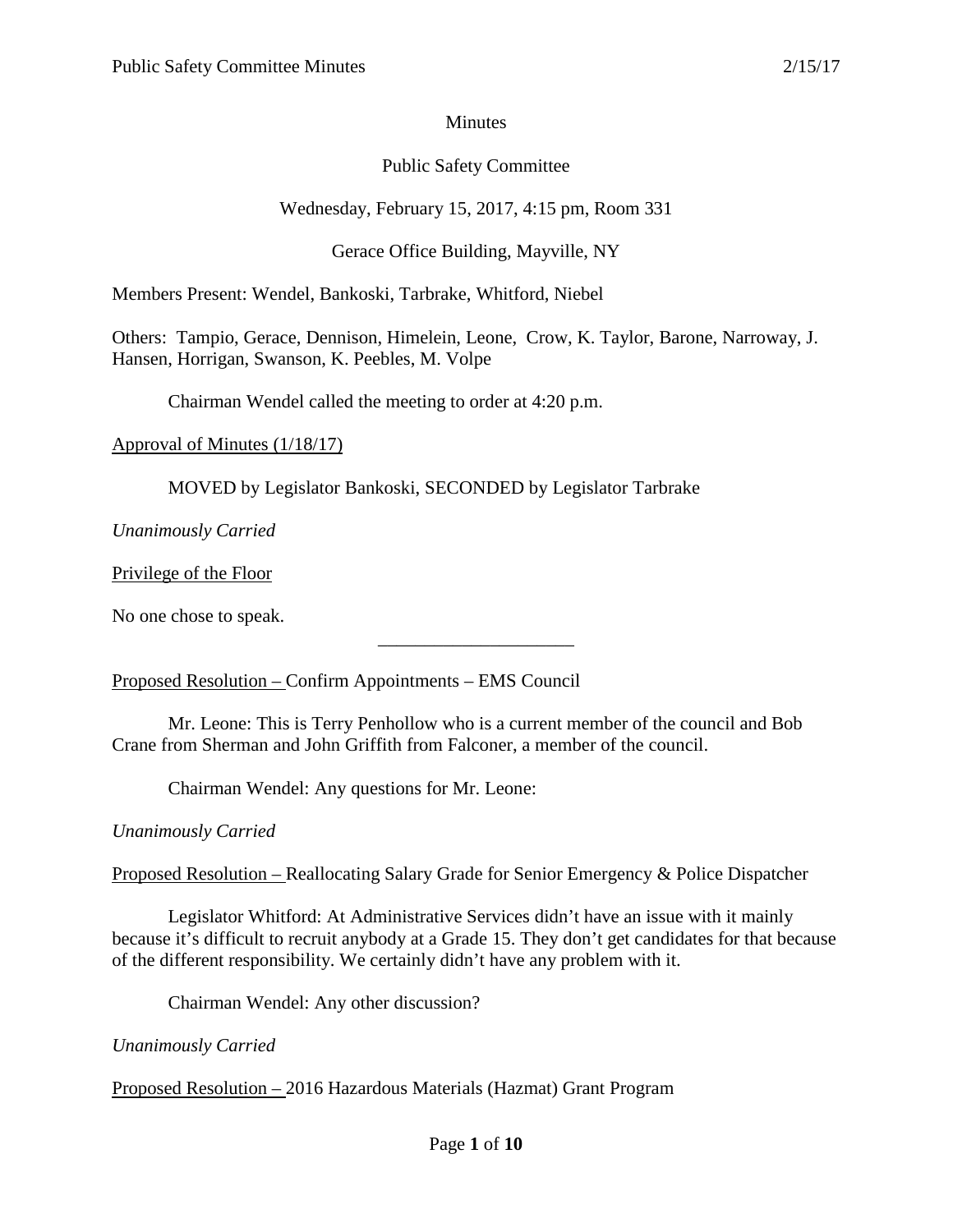Mr. Leone: This is a continuation. The grant has already been processed through with a previous resolution in 16' and this is allocating funds from that grant into the 2017 budget. The grant runs through 2019 so these are the funds that we will be expending in 2017.

Chairman Wendel: As in the past, we have a main –

Mr. Leone: This is the grant that we share with Cattaraugus, Allegany, the Seneca Nation and we continue to be the lead for the grant.

Chairman Wendel: They don't have any vehicles, do they?

Mr. Leone: No. If they needed a response we're the responder.

Chairman Wendel: Any other questions for Mr. Leone:

#### *Unanimously Carried*

Proposed Resolution – Fiscal Year 2016 Hazardous Materials Emergency Preparedness (HMEP) Grant Program

Mr. Leone: This is a different grant program under the same heading of hazardous materials and what it does is, it gives us the ability for planning for hazardous materials. Again, the same thing we're working with Cattaraugus, Allegany, and so on. What this will do is, it will give the County Executive the authority to sign all the necessary papers to get the grant executed.

Chairman Wendel: Have we ever done any joint drills with them on a large scale basis?

Mr. Leone: We have in Cattaraugus County. We're actually going to be holding one in Chautauqua County, a railroad incident at Sunset Bay, coming up, sometime in late summer or early Fall..

Chairman Wendel: Any questions for Mr. Leone:

### *Unanimously Carried*

Proposed Resolution – Amend 2016 Budget for Year-End Reconciliations – Emergency **Services** 

Mr. Leone: This obviously cleans up our 2016 budget and moves monies from one account to the other to cover. Particularly under .1, 3989, we saved money back in other categories. Pat Cook retired this year and we brought on Valerie Hayes and they trained together so that accounts for some of the funds, the overage under 3989.1, the \$25,720 and then there was also, our EMT Training program, it's all under 3989, there should have been and we hadn't done this as of yet, should have been a payroll allocation to their for \$16,000 and that has not occurred. That really accounts for the difference and that's obviously the big one.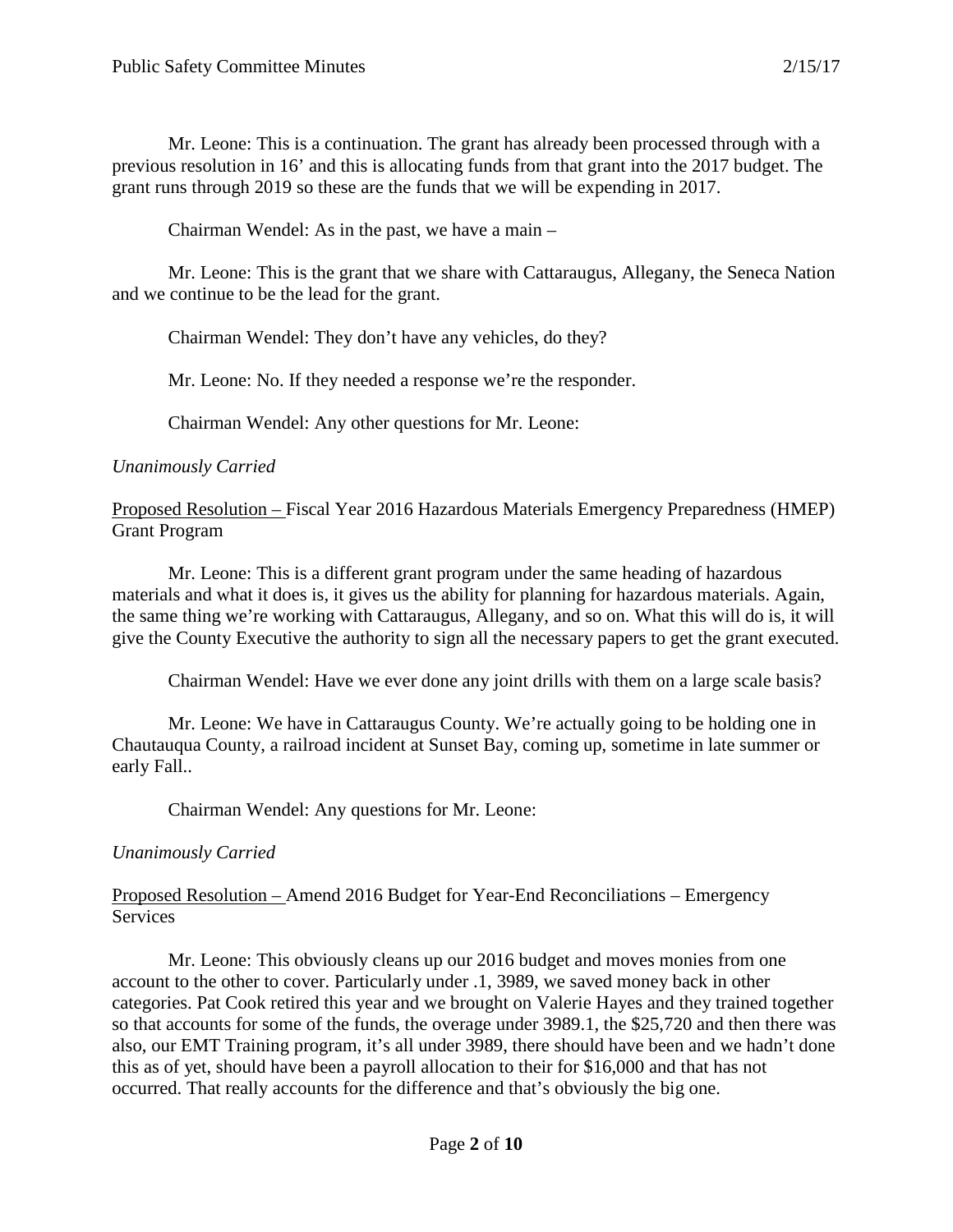Legislator Niebel: Julius, your budget for 2016 was \$106,000 and this does represent almost a 25% increase and this is the reason for the increase?

Mr. Leone: Right. We put the EMT training and the paramedic programs all under 3989 which is EMS. I would think next year as the fly car program starts to develop some history, that will probably look different and probably under a different category.

Chairman Wendel: Any other questions?

#### *Unanimously Carried*

Proposed Resolution – Authorize Acceptance of Indigent Legal Services Grant for the Period January 1, 2015 to December 31, 2017

Mr. Barone: This is the request that we have submitted for the authorization for the County Executive to accept and disburse any and all funds awarded by the grants that we've arranged with the Indigent Legal Services and that is for the period of January 1, 2015 through December 31, 2017. It's a three year grant so we're looking for the authorization for the County Executive to accept that.

Legislator Niebel: This was included in your budget last fall? It has been included in the 2017 budget?

Mr. Barone: Yes. Again, these actually, well, we were hoping for additional greater amounts over the next couple of years pursuant to some legislation but unfortunately some of that legislation wasn't passed. We're still working on these particular grants and we would anticipate that next year of course, because of our increases in different caseloads and expenses, the funding that you see pursuant to this particular grant will more than likely increase over the next three year term.

Chairman Wendel: Hopefully.

Mr. Barone: It should, I certainly hope so,

Chairman Wendel: Does that look like there is going to be any changes to that? I know the Governor vetoed that legal services.

Mr. Barone: That is a good question. Actually a new proposed funding has been submitted to the Legislature by the Governor's office. IIS(?), is working on that right now. They'll get there. It may not be in the same form as the last one was. That is the one we have worked on and lobbied for and really put some effort into it and that would have been the one that we had hoped for. But, we'll get there. It's just going to take a little bit longer than what we had hoped.

Chairman Wendel: Any other questions for Mr. Barone?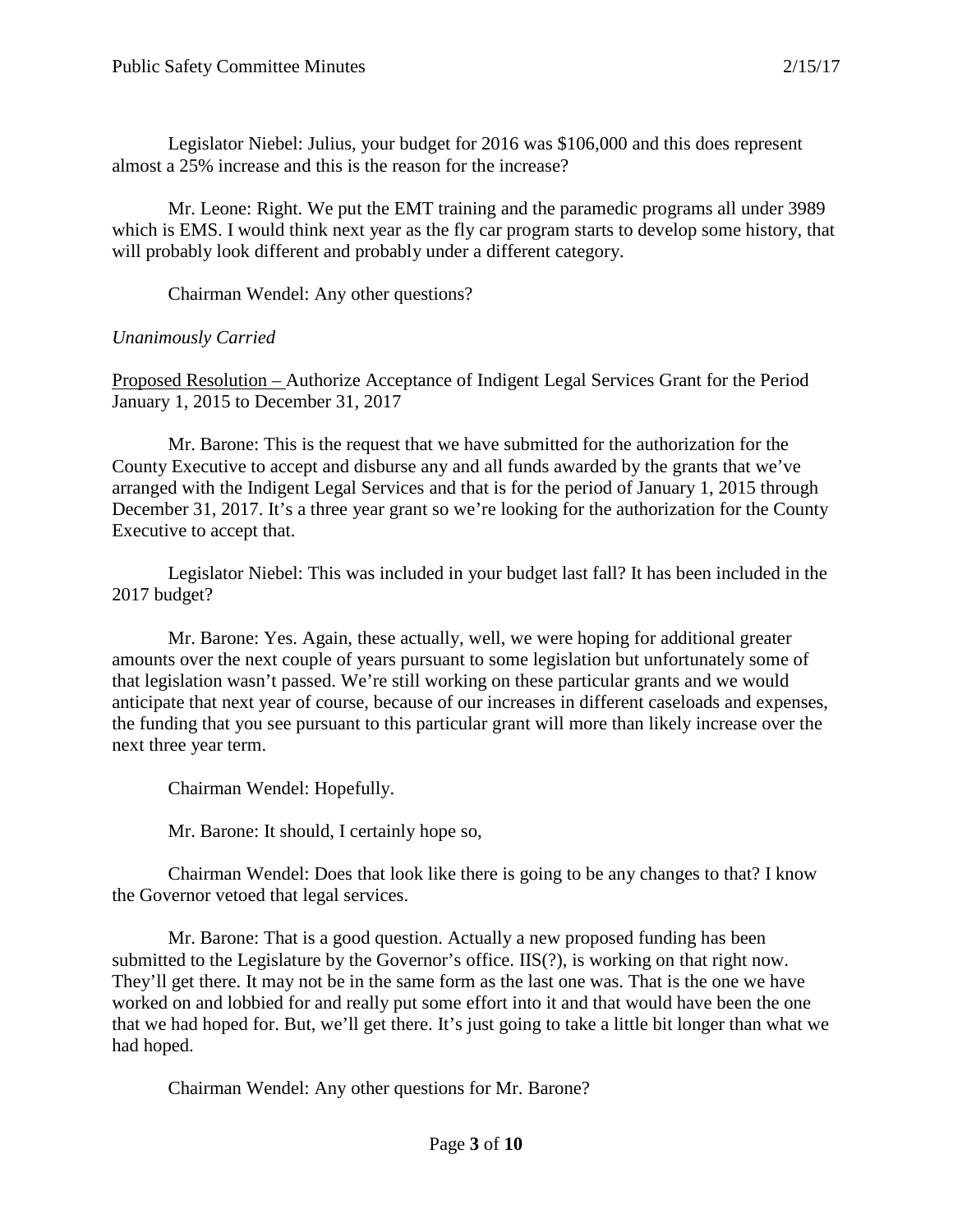### *Unanimously Carried*

Proposed Resolution – Amend 2016 Budget for Year-End Reconciliations – Public Defender

Mr. Barone: As you can see we have made a request for an increase in the appropriation accounts for proximately \$10,290. Again, we exceeded what we had anticipated for the year. Of course, quite frankly, there's costs that we can - we do our best at kind of trying to determine what certain costs will be but throughout the year there are so many different variables in our department that are based on so many different factors. It's awful difficult to get where we are. to be upfront with you, I thought that we were pretty close. Only asking for this amount and that was based on and I can tell you again, a lot comes back and I keep saying this but, our caseloads are increasing tremendously at a rate that I don't even want to sometimes think about. But, you just can't anticipate all costs associated with the openings of those files, processing those files, and more importantly, we've handled more actual felony trials in County court at any other time in the history of the Public Defender's office here in Chautauqua County. Last year alone, we had more than in any year, handled by the County Public Defender's office. That puts a tremendous requirement on what we do and what we don't do which directly increases certain types of costs for our office. I can tell you this year and I know that it wasn't Public Safety, Audit & Control cut our budget by \$8,000 on this same area and quite frankly, it's going to be more. I start a murder trial next Tuesday, we have five major murder trials and attempted murder lined up over just over the next six months. The cost that you see here is going to be much more than that for next year. So, I am just warning you. Anyway, that is the reason why we have that additional cost.

Legislator Niebel: The increases and decreases, they are all within the Public Defender's budget so I don't have a problem with it.

Mr. Barone: Thank you.

Chairman Wendel: Anyone else?

### *Unanimously Carried*

Proposed Resolution – Amend 2016 Budget for Year-End Reconciliations – Probation

Mr. Narroway: This resolution is for the year end. The primary overages were in .1's for base pay primarily due to CSEA contract settlement and some increased employee use of the wellness program. It's covered within our budget through some other overages.

Chairman Wendel: Any questions or concerns?

#### *Unanimously Carried*

Proposed Resolution – Amend 2016 Budget for Year-End Reconciliations – Sheriff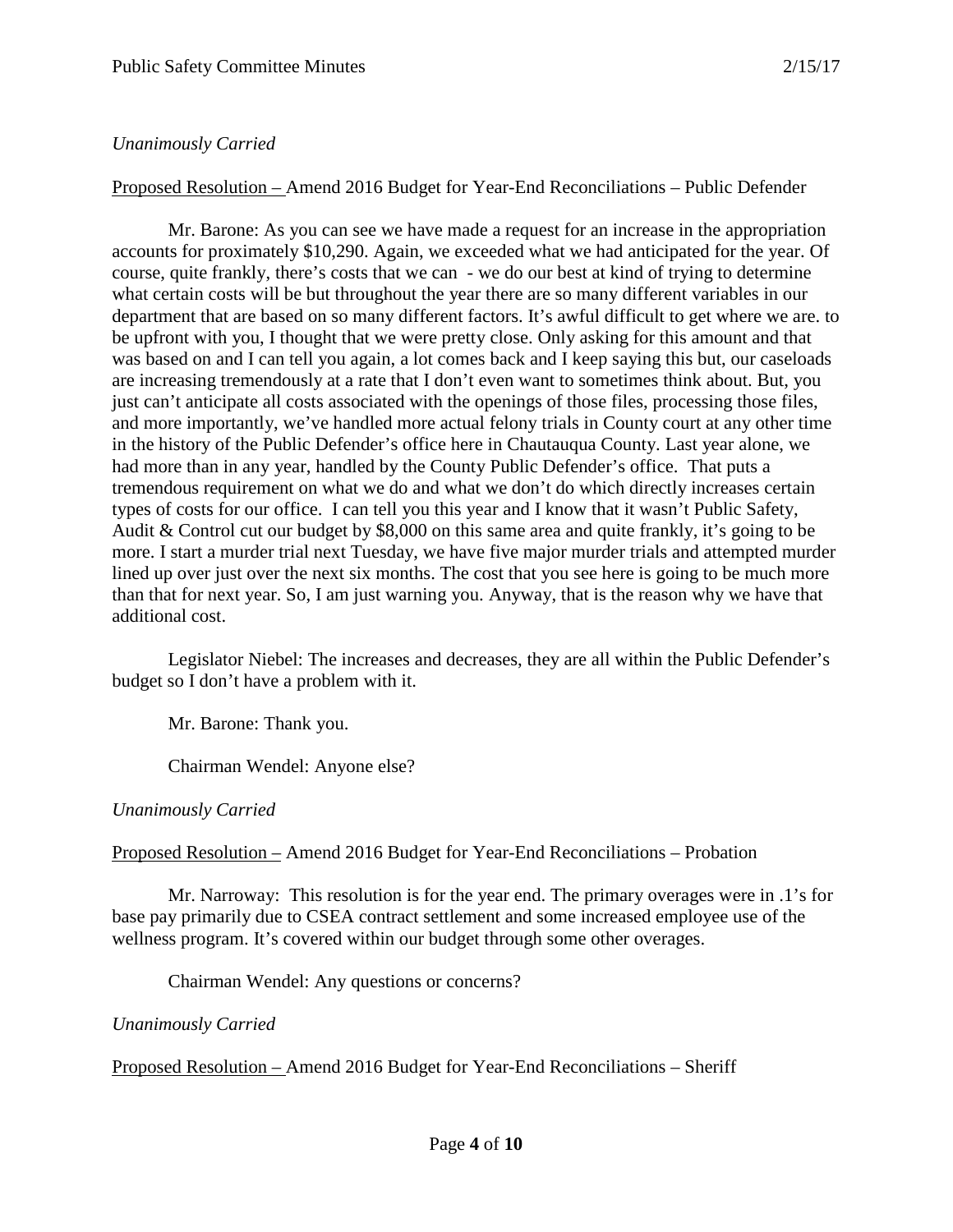Mrs. Dennison: I do have some changes to the resolution. I apologize for the lateness of this but some of the accounting results changed since we did the original resolution so I would like to give you the amended version.

Just to highlight the changes before we entertain any other questions, there were some additional contractual expenses that came through in the Sheriff Department, the A.3110 number so we needed to increase that appropriation line a little bit more than originally planned. That is the change in the first box for increase appropriations. In the second box there are some categories that we originally were going to decrease the appropriations and after further analysis we found out that it was not appropriate to decrease the items for the Unified Court costs because that category, the revenues and expenditures are essentially a wash so we wanted to leave the budgets the same so the revenues and expenditures would again be equal at the end of the year. Then on the flip side, because of the small increase in the contractual expenditures, we do need to modify the bottom line there. We are making up some of the deficit from the Community College tuition line and also Mental Hygiene programs. So the last line there that has some blanks on it, we are pulling money from classification A.4320.8, employee benefits, Mental Hygiene programs.

Ms. Crow: I would just like to add some comments as to why we're using to balance out the net adjustment for the Sheriff's. The Community College, we reported during the year that we were running under budget for that account. We have adjusted the budget down for 2017 but we did have sizeable surplus this year for Community College tuition. So we were able to utilize that surplus here to offset some of these increased expenses in the Jail. Then just throughout and I guess you will see it at the full Legislature on other resolutions and to refresh your memories, when we settled the CSEA contract, those wage increases were not included in the 2016 budget because it was already adopted but we knew that offsetting those costs would be savings in the health insurance because our actual health insurance rate came in lower than what was budgeted in 2016 so you'll see a lot of departments have utilized the savings from the .8's to offset their .1's or some other adjustments. But overall, we do have a net surplus from the health insurance savings. We utilized some of that surplus from the Mental Hygiene Department to cover the balance that was needed here.

Chairman Wendel: How come an increase in the jail for \$700,000. This is year two. Last year it was \$900,000 and some thousand and this year we're looking at another \$900,000 overage that we are able to pick up inside of the budget. How are we able to do this two years in a row?

Mrs. Dennison: The overage, that is split almost, pretty much 50/50 between wages and overtime. The situation is similar to 2015. For starters the budget does not accurately, did not accurately reflect the number of shifts that are actually worked by correction officers. So, after 15', we did an analysis, looked at the number of shifts that we really have between the mandatory staffing and time off that is taken by correction officers. So, in 16', we have an accurate calculation of the number of shifts that are actually worked. In the 17' budget, we did factor in enough part time people to cover all of those shifts. So for 2017, we have a wage budget of \$6.5 million roughly and in 16' the wage actuals were \$6.4 million. So with the additional staff that was added for the 17' budget, we feel we've addressed that issue of never having a budget that actually reflected the number of shifts that are worked. So that is the first piece, the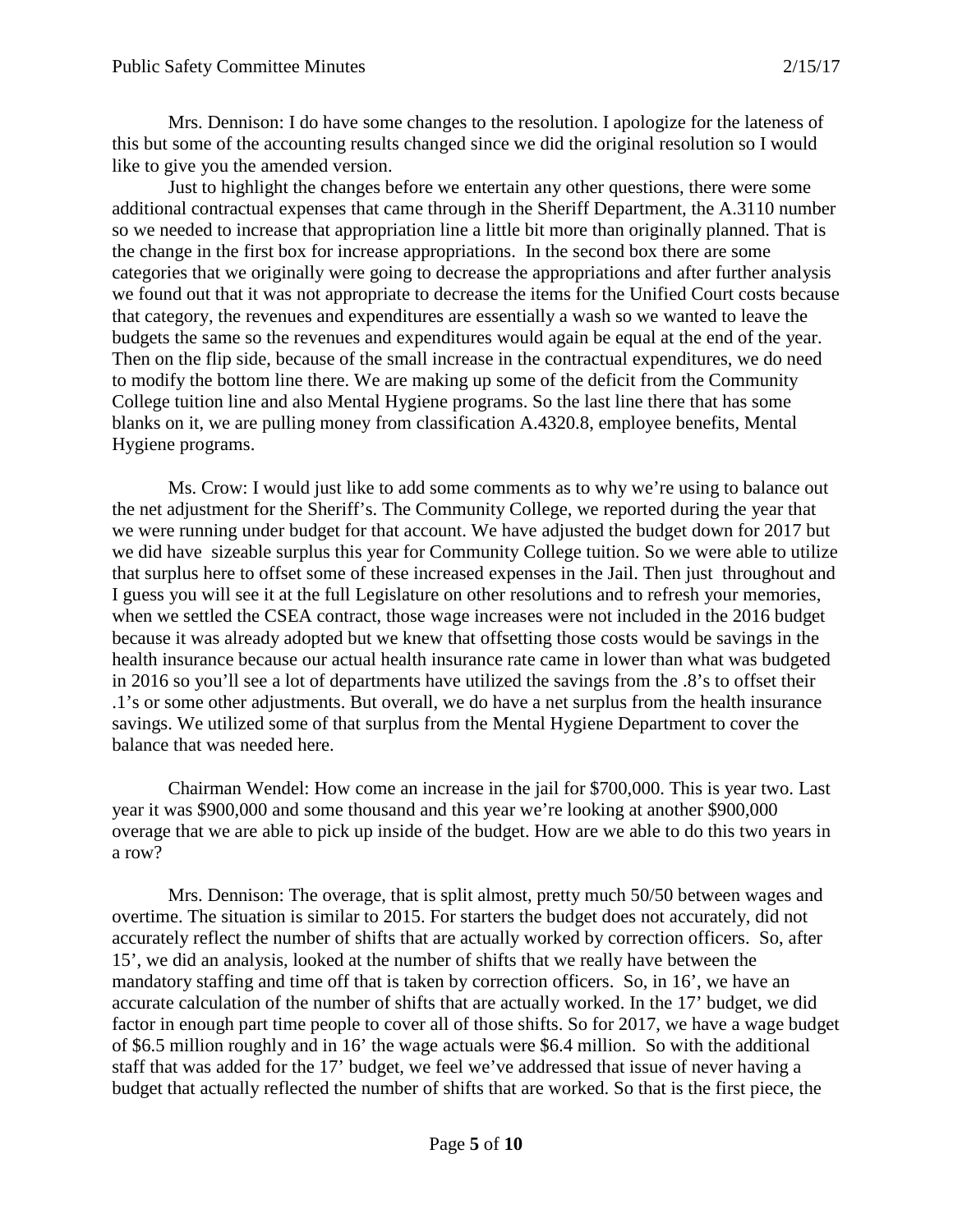wages. The second piece is the overtime. The overtime budget historically has only been what is contractually required. That would be the 12 holidays that each full time employee is entitled to take. So with the jail, every time someone is off for the holiday, that shift has to be backfilled usually with somebody that – well, not usually, occasionally with somebody that is on overtime. They get the overtime because they are contractually entitled to it and we also have to replace that person. So, we feel the overtime budget in past has never been large enough to accommodate what really happens. Because there is a contractual overtime but there is the actual overtime of constant watch for inmates or everything else that happens in the operations. Again, in the 17' budget, we do have a higher overtime budget to more appropriately reflect what the operation requires.

Legislator Niebel: Just to follow up on that last question. So then for our year-end reconciliation for 2017, for next year, the corrections that you have made, we should not see close to \$800,000 increase in the appropriations for the jail? Is that what you are telling us?

Mrs. Dennison: That is certainly the goal, yes.

Sheriff Gerace: We have unforeseen things that we can't predict. The population of the jail, that is why I have been talking to everybody that I can about the cost to us. We have to better manage who is in jail and how long they are in jail and why they are there. We don't control this but there are people, in my opinion, that should be in State prison instead of serving a year in County jail which costs us a lot of money. If they are high end medical, two years ago we had two that had to have pacemakers at \$90,000 a hit. So there are things that we can't control. We can't deny them that medical attention so the increase in issues with addiction, these people go on constant watch, they meet the protocol as soon as they hit the door. We're doing a better job with the mental health of it, trying to get them screened and cleared more rapidly but we're now planning for in the 17' budget, constant watch being a regular post because there wasn't a day in 2016 that we didn't have somebody on constant watch but our budget didn't reflect that extra position. So that ended up being overtime. We, unfortunately, like many of my peers across the State are struggling to find qualified correction officers. It's a little scary. We gave a test last Saturday and only 28 people took it. We used to have over 100 and that causes staff shortages which causes issues which could end up enforcing people to stay over and work overtime which is unfortunate reality that happens more than it should. Having said that, the adjustments in the 17' budget, we took everything into account. We did a, Kathleen, did a tremendous job doing an analysis of how many shifts that we had to fill per day and we do not have enough full time employees to fill those shifts by any stretch of the imagination. So we rely on part time people to fill the shifts and when they are not available, because they move onto other jobs or they are not interested in the job, then we're forced to use full timers in overtime. We did an analysis prior to budget presentation. I've asked Mrs. Dennison to look at, should we be hiring more full time people? Is there a benefit to us in the long run, cost benefit, but it didn't pan out that way. We're still ahead of the game by having a turnover of part timers until we can no longer find those people that are qualified to work. Again, we don't want people that are sub-par because we then open up the door to other issues. Then the pharmaceutical end of it, that is something that we can't control either. Our pharmaceutical costs have gone up.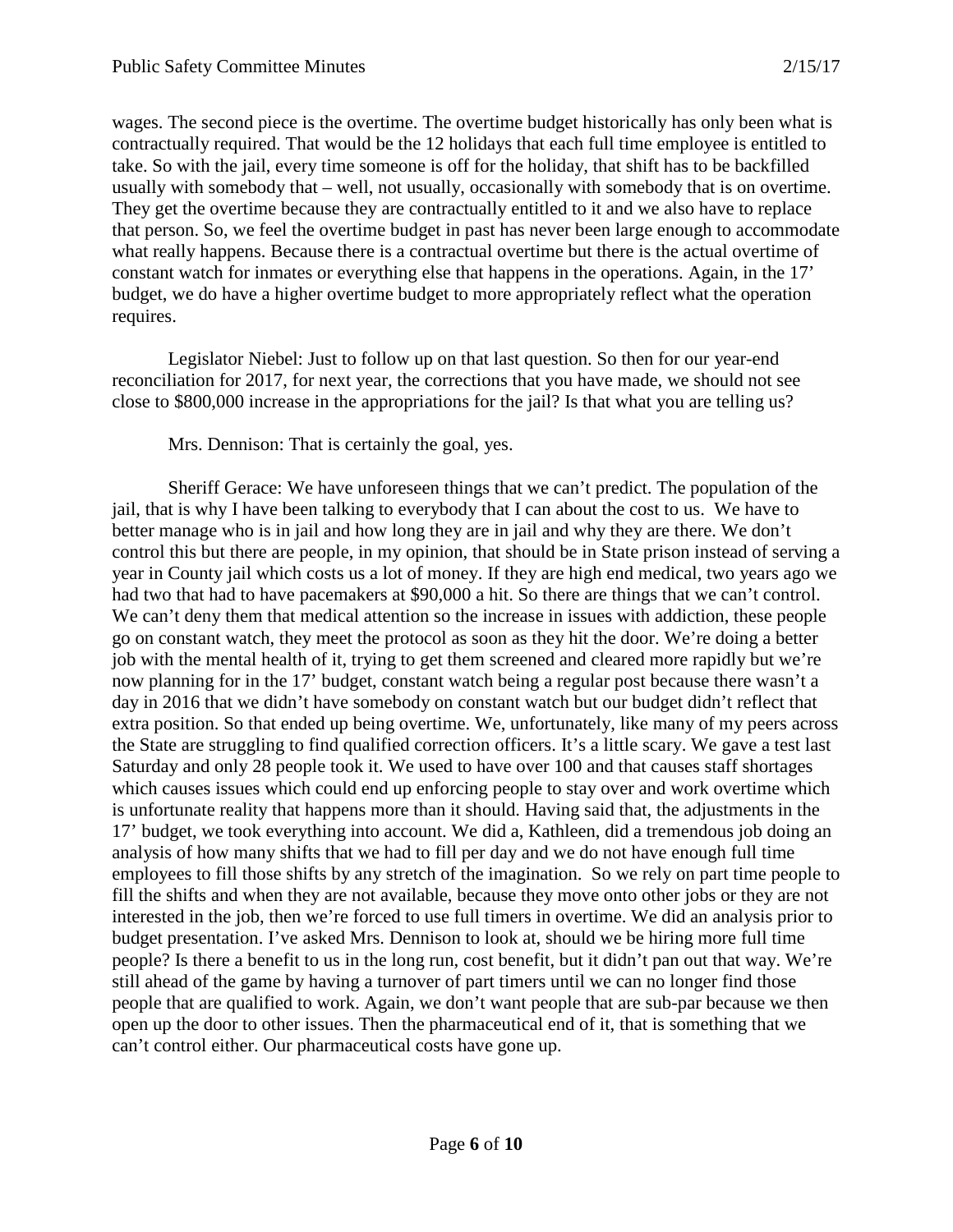Legislator Niebel: I understand there are factors that you guys just can't control but, you do feel that some of the corrections you've made, especially as far as overtime in the 2017 budget should reduce this increase in appropriations. I mean, this is \$800,000, it's significant.

Sheriff Gerace: We're well aware of it.

Legislator Niebel: So you do feel that some of the corrections you've made should reduce that figure for next year?

Mrs. Dennison: We do because we have added part time position for the second time of the year and then we think that we have an appropriate coverage for the shifts that are actually required but the overtime budget for 17' is still , is very lean.

Sheriff Gerace: We need to have more part timers that are available and the struggle we get is that they are very available when you interview them and once they are hired, they start finding other jobs and give you fewer hours and it becomes a struggle. We're in mandatory staffing so if somebody calls in sick, we can't just leave that position open. We start calling other part timers and if they are not available then if someone has to fill it with overtime, even if they don't want to.

Legislator Whitford: You have a minimum staffing that you have to ....

Sheriff Gerace: Yes, that is State regulation. Every housing unit, every job is set down by the State and they monitor and regulate us and find us in violation if we don't – that would open us to unbelievable liability. We don't go below minimum staffing.

Legislator Tarbrake: Kitty, we talked about the college tuition surplus. What is the formula that you used to disburse that?

Ms. Crow: Disbursed the?

Legislator Tarbrake: The extra money.

Ms. Crow: I just used it to wherever we needed it to balance. A department was not able to make their adjustments within their accounts. I think we used some of it as well to balance out the Assigned Counsel costs. That is a separate resolution.

Sheriff Gerace: If I may Mr. Chair, I think the Criminal Justice Coordinating Council and the work that has been done and goes forward in the future is critical. It's critical that we reduce the expense of operating the County jail. That is by what I call right sizing and trying to get all the players in the criminal justice system to be on the same page and still be fair to the defendant but, this is a huge expense. Operating that jail is a huge expense.

Chairman Wendel: It's still mandated so there is really  $-1$  guess the concern that I have is we're here two years in a row to a \$8 to \$900,000 overage that we somehow cover with our budget. It's nerve racking that if we are here again –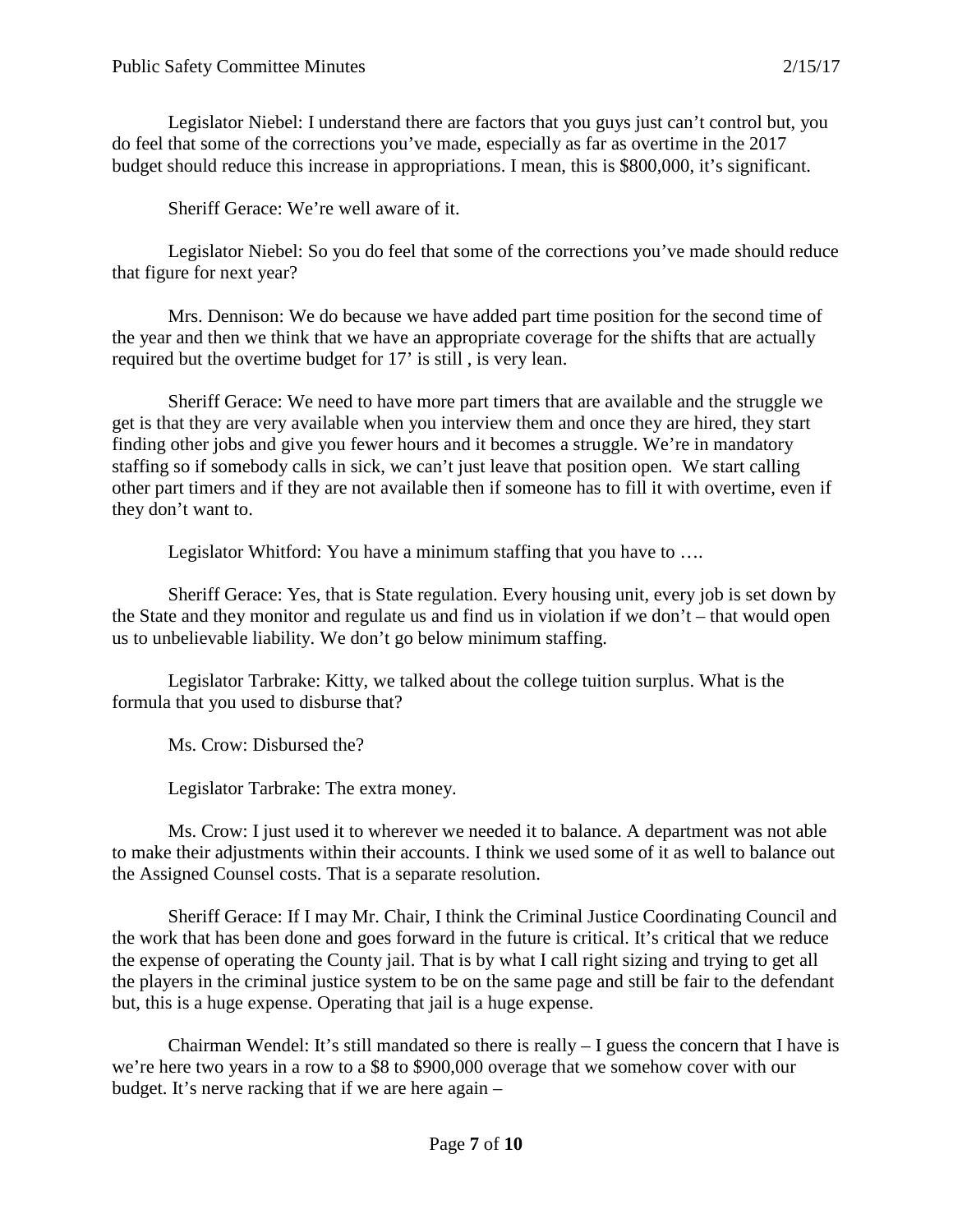Mrs. Dennison: I just want to make sure that we stress that the base pay budget for 17', we feel confident that that is appropriate and that is covers the mandated shifts. But the overtime, the budget is really almost entirely or exclusively the contractual overtime.

Legislator Niebel: It's tough to *(cross talk).*

Mrs. Dennison: Yes and as the Sheriff mentioned, we do have somebody scheduled now every day for constant watch so there shouldn't be the need to put somebody on overtime to fill that need but this budget is based on really almost nothing unusual happening that triggers overtime. And that's probably not going to happen.

Sheriff Gerace: People get sick, people get hurt, people go on extended leave, we have to fill their positions.

Mrs. Dennison: The only thing that does benefit a little bit in the budgeting of the overtime is that, some of the full time people, they have the option to, instead of taking overtime for their holidays, they can take accrued vacation. So, for every holiday that they work, instead of getting overtime, they are getting 12 hours of vacation. When they use that time, that time gets recorded as base pay. It doesn't get recorded as overtime so we will save a little bit. Actually about a third of the people, instead of working holidays *(inaudible)*, they take the time off. So we do know that they'll be some benefit on that overtime line because some of the people will actually get paid that benefit as base pay instead of overtime.

Sheriff Gerace: And just to clarify. Some of that has to do with our availability of part timers. When we take vacation time, we can plan ahead and try and schedule part timers *(inaudible)*, but when a full timers takes a vacation, if we can't find someone to backfill it, it might end up with a forced overtime. Especially if there is a sick call in the middle of that.

Legislator Whitford: Can they use the forced overtime as comp time? Is that what you are talking about?

Sheriff Gerace: Contractually they have the option when they work a holiday, they actually work on the holiday, they have the option of converting that to 12 hours of vacation time rather than getting the pay and a lot of them opt for that. But on the other side of that, they take that time off or they sell back their vacation time.

Legislator Whitford: So then that creates another manpower *(cross talk).*

Sheriff Gerace: If it can be backfilled with a part time correction officer then we have a definite savings. When you can't, we still have to fill the ….

Legislator Bankoski: How many shifts are there in a year?

Mrs. Dennison: About 21,000 and that is just full time and part time correction officers. That is really where the issue is as far as backfilling for vacancies. The other thing that I want to point out too is that even though, let's say the personnel services are over by a large amount of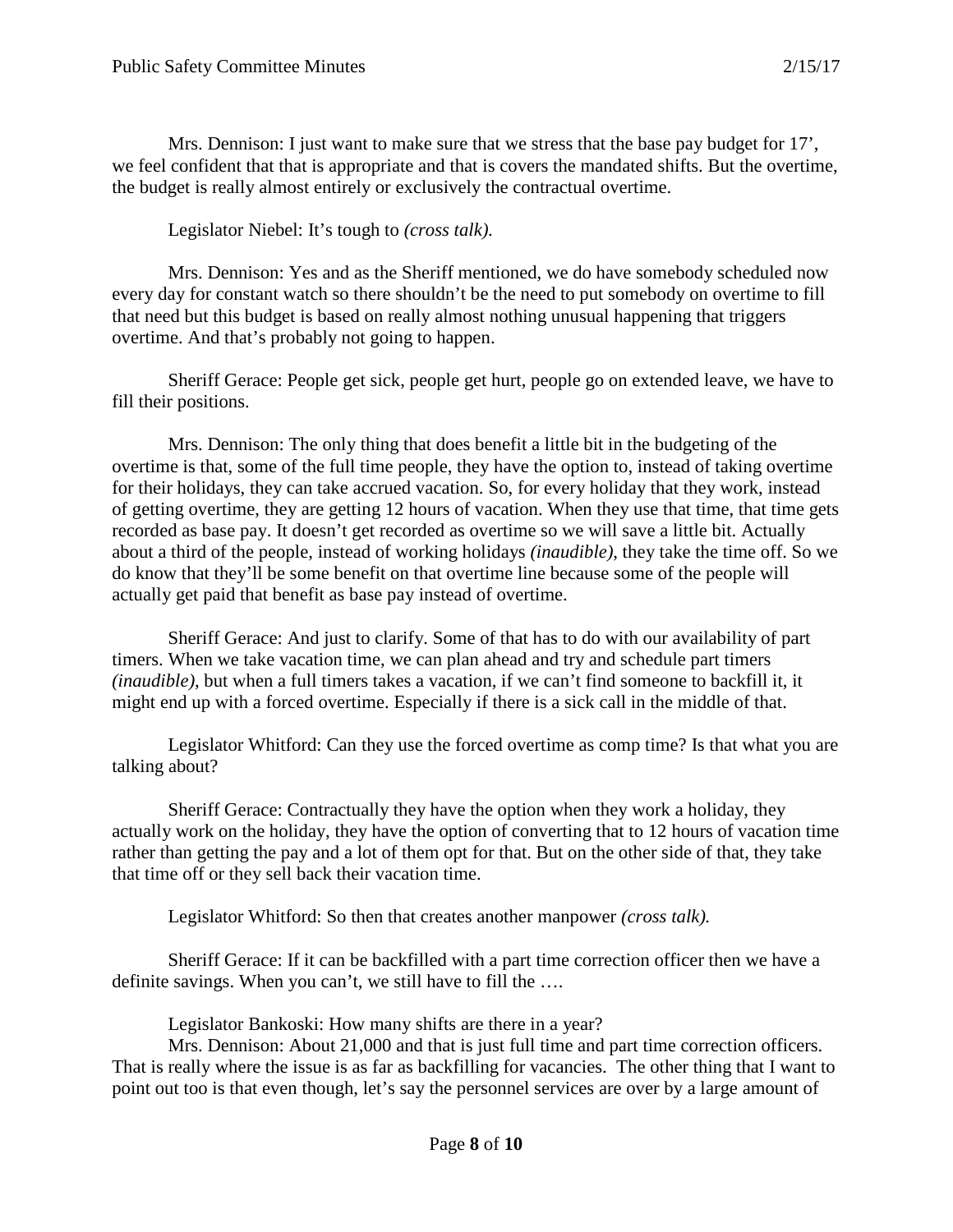money but within the Sheriff's organization, we have achieved other savings of almost \$300,000 to reduce that overage in other areas of the operation.

Chairman Wendel: I guess my biggest concern is that we're able to balance it but we're balancing with \$797,000 that we've over budgeted in our account. Well, I will take that back. Three hundred and sixty four thousand from the Community College. I mean, how can we take \$104,000 out of our employee benefits?

Ms. Crow: That's because the health - like I said, the health insurance rates were significantly lower than what was budgeted because we don't have our actual rates at the time we have the budget. So, across the County, our savings under the health insurance was almost \$3 million dollars.

Chairman Wendel: We were over that in all those accounts?

Ms. Crow: No, we're not over that.

Chairman Wendel: We over budgeted obviously if we're getting a cut *(cross talk)*

Ms. Crow: Because of the time that we set the budget, those were the rates that we anticipated. Once that rates were finally – the final negotiations of the rates were much better than we expected and that was presented at the time when we were ratifying the CSEA contract. We then knew we would be able to offset those wage increases for CSEA and/or create a surplus. So have anticipated the surplus in that area all year. That is unusual. Usually we don't have much variance from our projected rate at the time of the budget to what the actual rates are but we were very fortunate to have such a savings on our rates for 2016.

Legislator Whitford: So you had to make adjustments going forward for that anticipated savings through the health insurance.

Ms. Crow: Well, our 2017 rates were - the projected rate at the time of the budget was, for 17', about the 17' actual rate so there is going to be any big variances in 17'. Every year we budget for whatever the new health insurance rates are going to be.

Legislator Niebel: I have one last question and I guess Kitty this is for you. Besides the adjustments that we have made in the appropriations, the increase and decrease, we're also increasing our revenues accounts. We've got things like, sale of equipment, as a matter of fact, it looks like we have a couple of sales of equipment, we've got other unclassified revenue, navigation law enforcement, increase in that revenue account, JCC reimbursement, that's an increase in that revenue account and that's different from the decrease in the appropriation account for Community College tuition. I guess my question to you is, is it fairly reasonable to assume that we're going to achieve these increases and these revenues?

Ms. Crow: We already did. That is why we're using them in this resolution. We already know that we have a surplus of revenue.